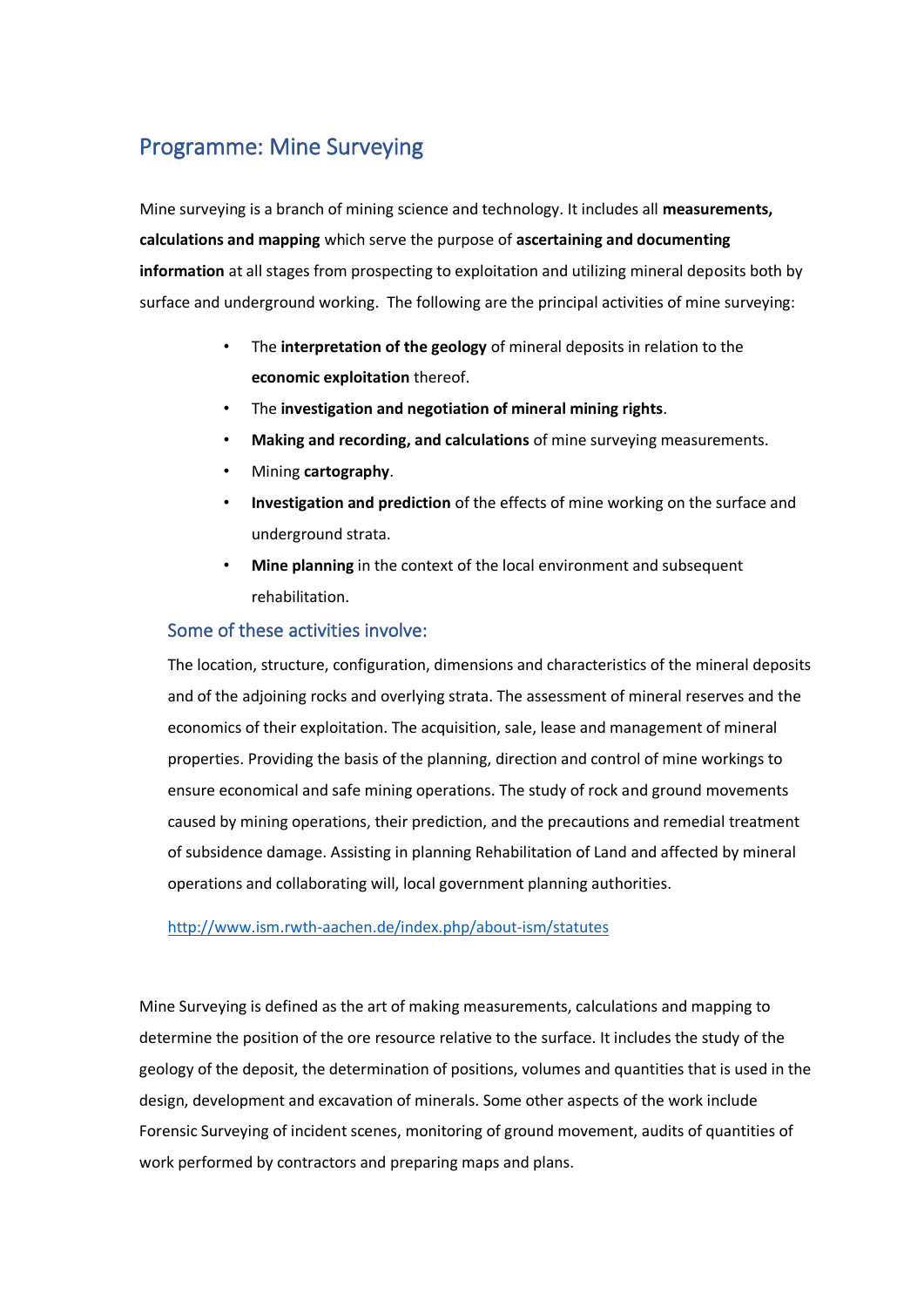Mine Surveyors provide information to all mining disciplines and surveying therefore forms a central function on a mine. University of Johannesburg is the only institution in South Africa that offers a full-time contact programme in Surveying, equipping graduates with the necessary competence required for mining operations. In addition, strong links are maintained with the Department of Minerals and Energy Affairs, mining industry and the Institute of Mine Surveyors.

#### Responsibilities

Tasks involve the accurate measurement of areas and volumes mined and the precise representation of surface and undergrounds mining on mining plans. Mine Surveyors advise mining engineers about geological areas that can be profitably mined.

# Career Opportunities

Mine Surveyors are employed within the field of mining science and technology, with a key focus on measurements, calculations and mapping for all stages of the mining process.

Mining Engineering is a combination of several areas of expertise. It involves organizing, operating and monitoring mining processes in conjunction with environmental protection and health and safety requirements for underground working conditions. Through technological advancements, the industry has improved production levels and safety whilst simultaneously managing environmental impact. Strategic industry relations provide a platform for graduate.

Mining Companies, software companies for planners, investment companies and more and more opportunities in consulting practices are becoming available.

## Potential Mine Surveying Positions may include:

Technical Services Manager Development Surveyor Surface Mining Surveyor Underground Mine Surveyor Mining Surveyor Mine Survey Technologist Mine Survey Technician Survey Analyst Surveyor